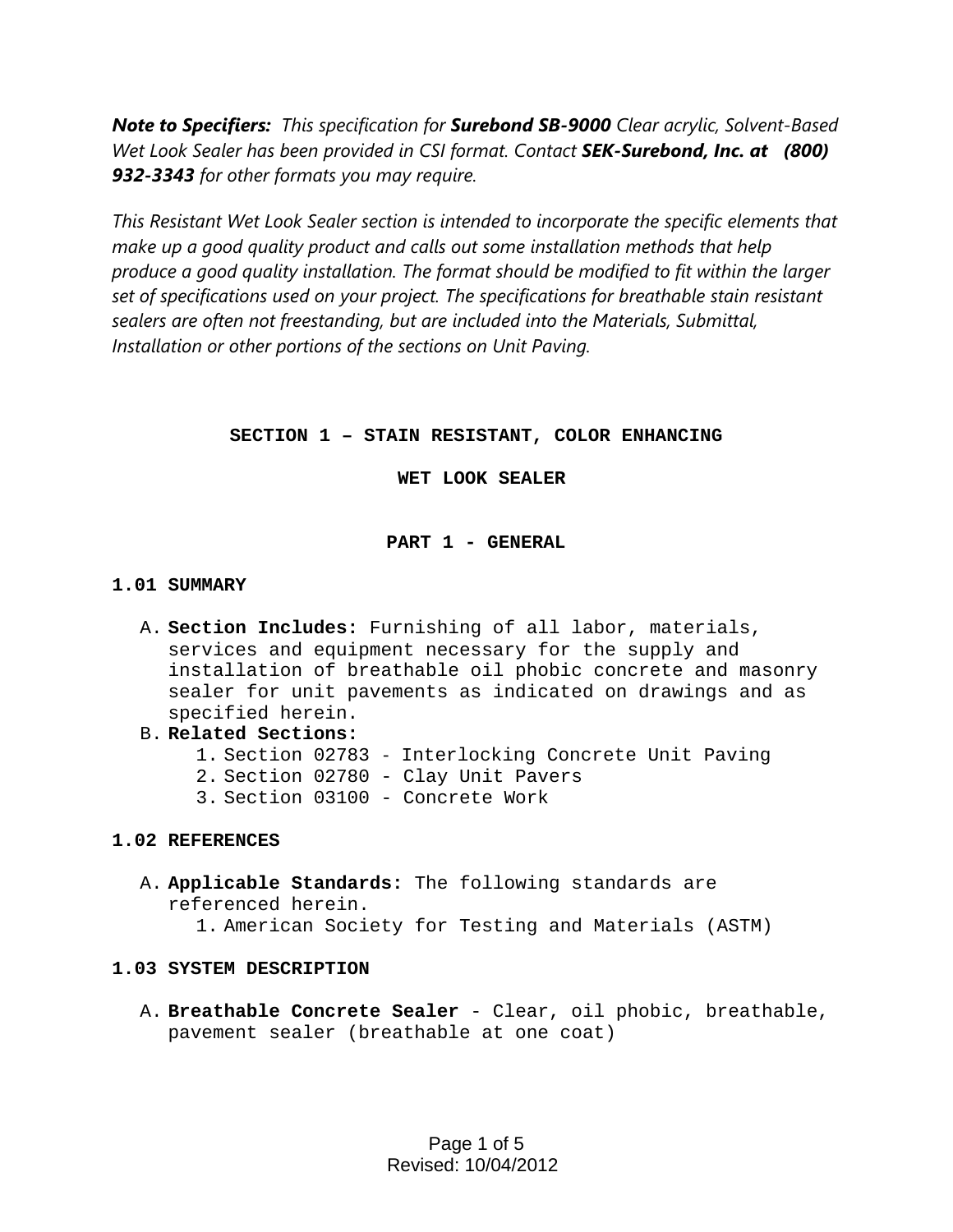#### **1.04 SYSTEM PERFORMANCE REQUIREMENTS**

- A. **Testing Requirements:** Pavement sealer shall be tested in accordance with the following standards and conditions, and the testing results shall meet or exceed the performance requirements as specified herein.
- B. **Independent Laboratory:** Testing shall be performed by an independent laboratory meeting the requirements of ASTM E 329-95 and certified by the United States Bureau of Standards. Testing laboratory shall obtain all samples.
- C. **Permeability:** The sealer shall conform to ASTM E 514.

# **1.05 SUBMITTALS**

- A. **General:** Submit listed submittals in accordance with conditions of the Contract and with Division 1 Submittal Procedures Section.
- B. **Product Data:** Submit product information, including manufacturer's specifications, installation instructions, manufacturer's recommendations, and manufacturer's certification or other data substantiating the product complies with requirements of these Contract Documents.
- **C. Manufacturer's Certification:** Provide certificates signed by manufacturer or manufacturer's representative certifying that the materials to be installed comply in all respects with the requirements of this specification.
- **D. Installer:** The installer shall provide a list of projects, including references with contact information, demonstrating at least 3 years of experience in the application of the sealer or similar materials.

# **1.06 QUALITY ASSURANCE**

- A. **Manufacturer:** The manufacturer shall have no less than 10 years experience in manufacturing of sealant and sealer.
- B. **Installer:** The installer shall demonstrate to the satisfaction of the Architect/Engineer an acceptable level of experience in the installation of the sealer or similar products.
- C. **Pre-Installation Conference:** Prior to installation of sealer, conduct meeting with the installer, general contractor and Architect/Engineer, owner's representative, and waterproofing manufacturer's representative to verify and review the following:
	- 1. Project requirements for materials and installation as set out in Contract Document.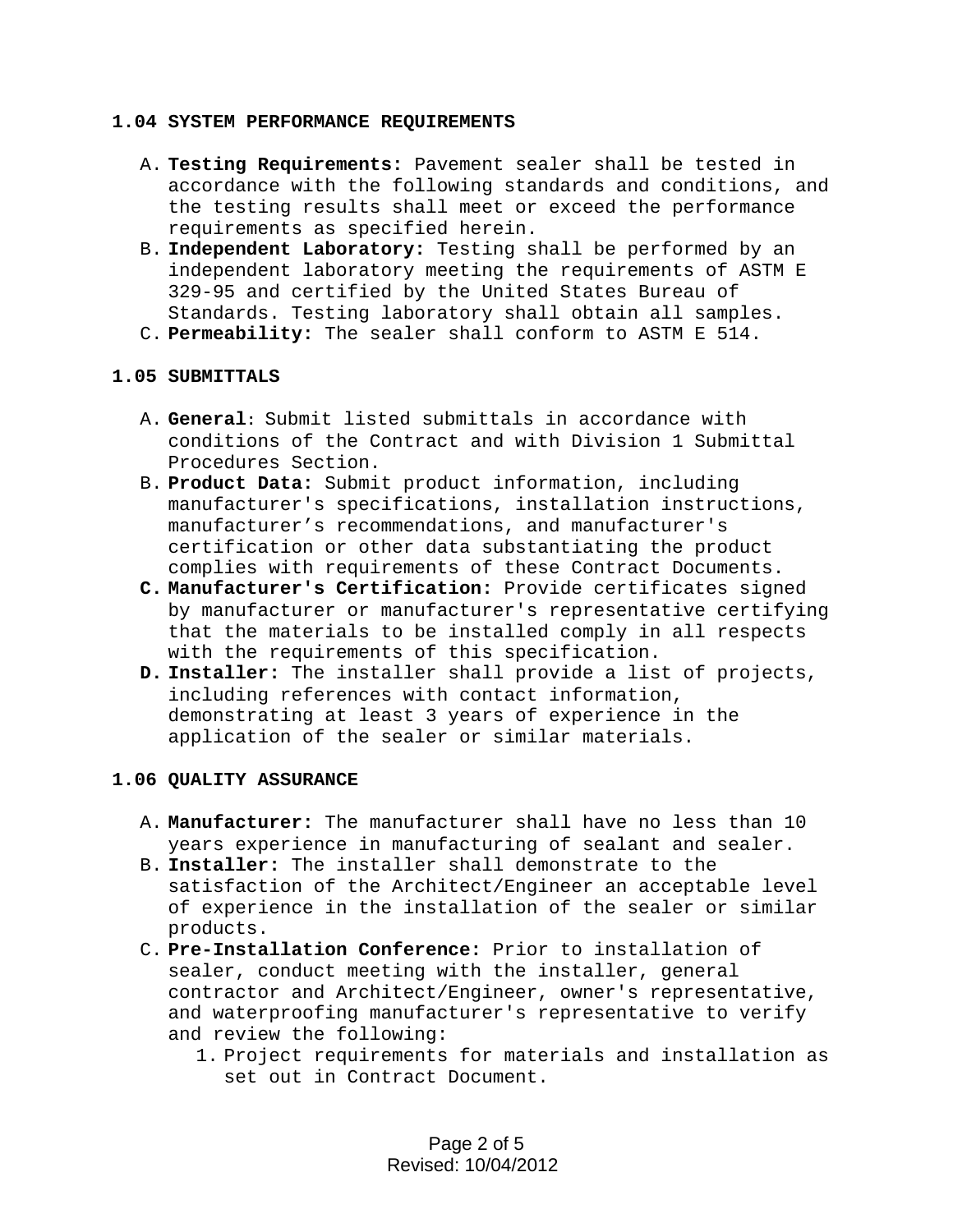- 2. Manufacturer's product data including application instructions.
- 3. General site conditions, schedule, coordination with other activities, line and grade of the work, substrate conditions, procedures for substrate preparation and cleanup.

#### **1.07 DELIVERY, STORAGE AND HANDLING**

A. **Delivery:** Deliver packaged materials to project site in original undamaged containers, with manufacturer's labels and seals intact.

#### **1.08 MATERIALS**

- A. The material shall be a clear, acrylic concrete sealer, capable of penetrating and sealing the surface of the paver creating a shiny wet look to the surface.
- B. Shall conform to ASTM C1028 Static Coefficient of Friction requirements.
- C. The material, as delivered, will be liquid at typical ambient temperatures
- D. It shall have a VOC of less than 400 grams per liter.
- E. The material shall be designed to be installed 24 hours before or after the joint sand has been installed and stabilized. The material shall not be used as a joint sand stabilizer.
- F. The product shall be manufactured as a stain resistant wet look sealer and labeled as such.
- G. The material shall comply with the criteria in 1.04 of this section.
- H. Material shall be solvent based.

# **1.09 PROJECT CONDITIONS**

- A. Comply with manufacturer's product data regarding condition of substrate to receive penetrating sealer, weather conditions before and during installation, and protection of the installed materials.
- B. Prior to the installation of the sealer all other pavement related work shall be completed, including but not limited to installation of bedding sand, edge restraints, pavers, and joint sand, to final alignment and elevation. The surface shall be clean and free from any staining, oil, dust, loose material or any other substance interfering with the penetration of the liquid material into the joint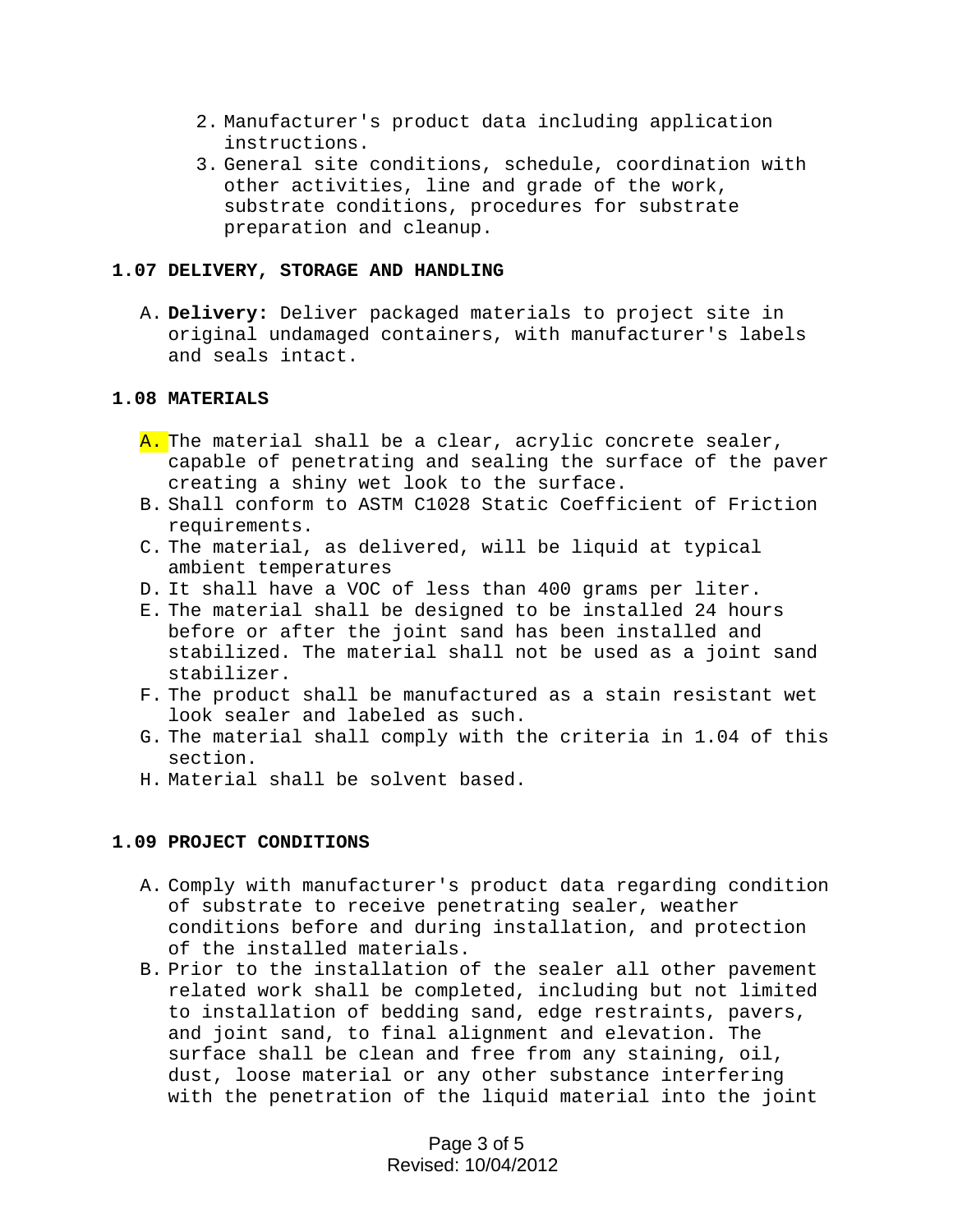sand or the surface of the pavers. The surface of the paver shall be dry.

- C. Work shall not commence if rain or other precipitation is predicted in the area for a period of 24 hours before, during and after the set application date.
- D. Do not apply sealer if the temperature of the concrete is below 45°F or above 95°F, or if the air temperature is at or below 50°F and falling or at or above 90°F and rising.

#### **1.10 EXECUTION**

- A. The sealer shall be applied as per the manufacture's data sheet and these Construction Documents.
- B. The manufacture's recommended coverage rate shall be followed.
- C. Prepare a test area of 100SF for review of and approval by the Architect/Engineer. The test area shall include at least one example of every type of joint or material to be sealed. Do not proceed with the balance of the work until approval, in writing, is received. Upon approval the test area may be incorporated into the work.
- D. The surface to receive the sealer must be clean, dry and free of loose materials or chemicals (including curing compounds).
- E. Do not apply sealer if the temperature of the concrete is below 45°F or above 95°F, or if the air temperature is at or below 50°F and falling or at or above 90°F and rising. Do not apply the sealer if rain is predicted in the area within the following 24 hours.
- F. The stain resistant wet look sealer shall be applied evenly using a low-pressure system of solvent resistant design with a nozzle pressure not exceeding 60 psi. Manual or electro-mechanical systems of solvent quality are acceptable.
- G. A second coat shall be applied at right angles to the first application. Apply according to manufacturer's coverage guidelines. Apply second after the first coat has dried to the touch.
- H. Draw the excess sealer off the surface with a short nap solvent resistant roller **Immediately After Spraying** as the product dries quickly.
- I. Avoid rapid back rolling to avoid surface bubbles.
- J. **Do not** allow excess sealer to remain on the surface, on dimpled or textured surfaces extra care in back rolling of excess product to avoid puddleing.
- K. Open and fill containers on a protected surface to avoid any spillage or staining of surrounding areas, clean any